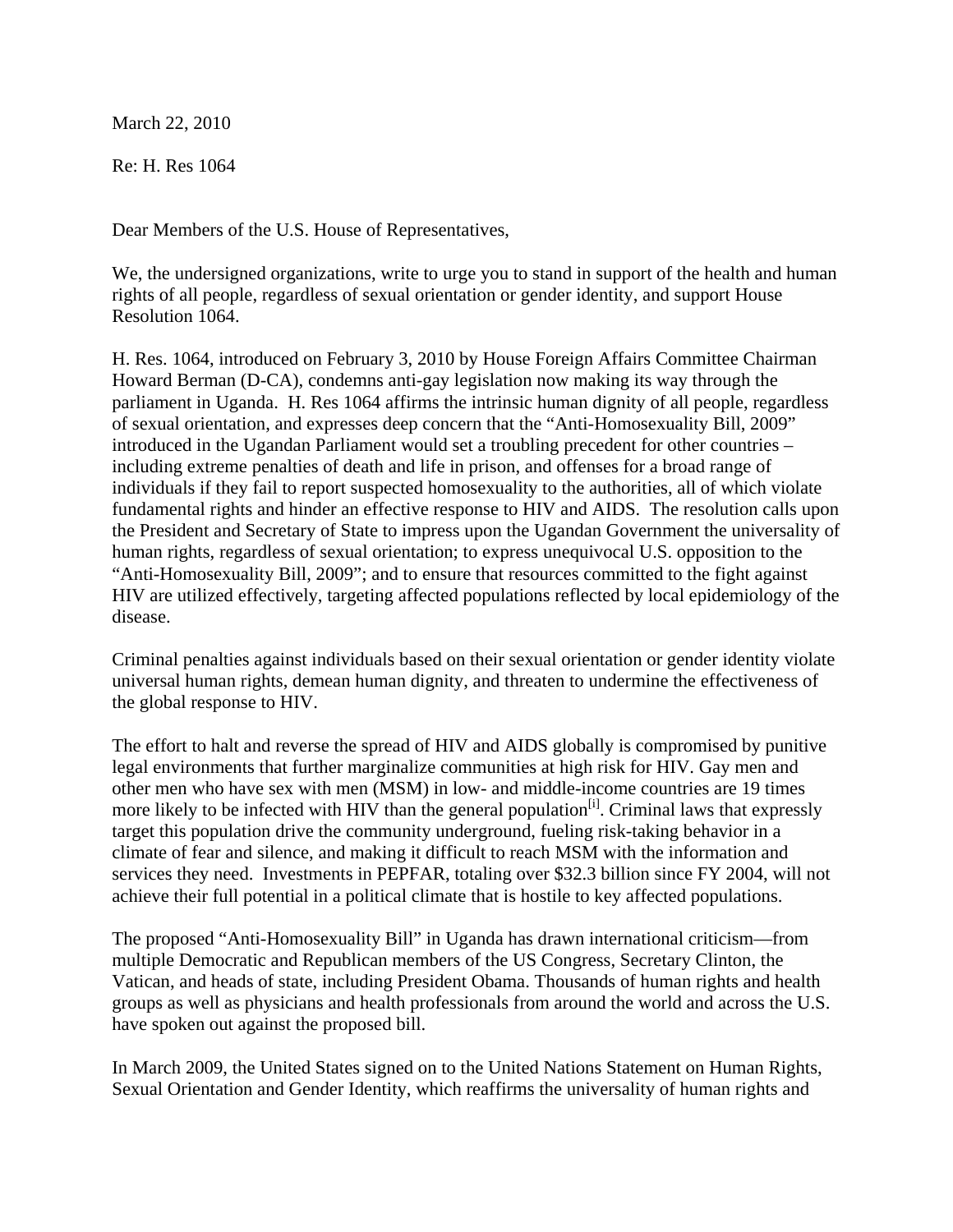calls for the repeal of same-sex criminalization laws. As members of the U.S. House of Representatives, you have a key role to play in championing the realization of these principles on a domestic and world stage.

We thank you for your leadership in this regard and ask for your continued support to stand up for health and human rights for all, regardless of sexual orientation. We urge you to express your support for these principles by signing on to House Resolution 1064.

For more information, please contact Krista Lauer (klauer@msmgf.org; 213-201-1317) and Jirair Ratevosian (jirair.ratevosian@amfar.org; 202-331-8600).

Sincerely,

Adelson Consulting Services, Inc. Advocates for Youth Africa Action AIDS Action Baltimore AIDS Action Council AIDS Foundation of Chicago The AIDS Institute AIDS Policy Project AIDS Project Los Angeles American Jewish World Service American Public Health Association amfAR, The Foundation for AIDS Research Association of Nurses in AIDS Care AVAC Boulder County AIDS Project Cascade AIDS Project Community HIV/AIDS Mobilization Project (CHAMP) Council for Global Equality EngenderHealth Family Care International The Fenway Institute Gay Men's Health Crisis Global Action for Children Global AIDS Alliance The Global Forum on MSM & HIV (MSMGF) Global Justice Ministry, Metropolitan Community Churches Health Alliance International HIVictorious, Inc. Housing Works Human Rights Campaign Infectious Diseases Society of America/HIVMA Center for Global Health Policy International Association of Physicians in AIDS Care The International Center For Advocacy On The Right To Health (ICARH)